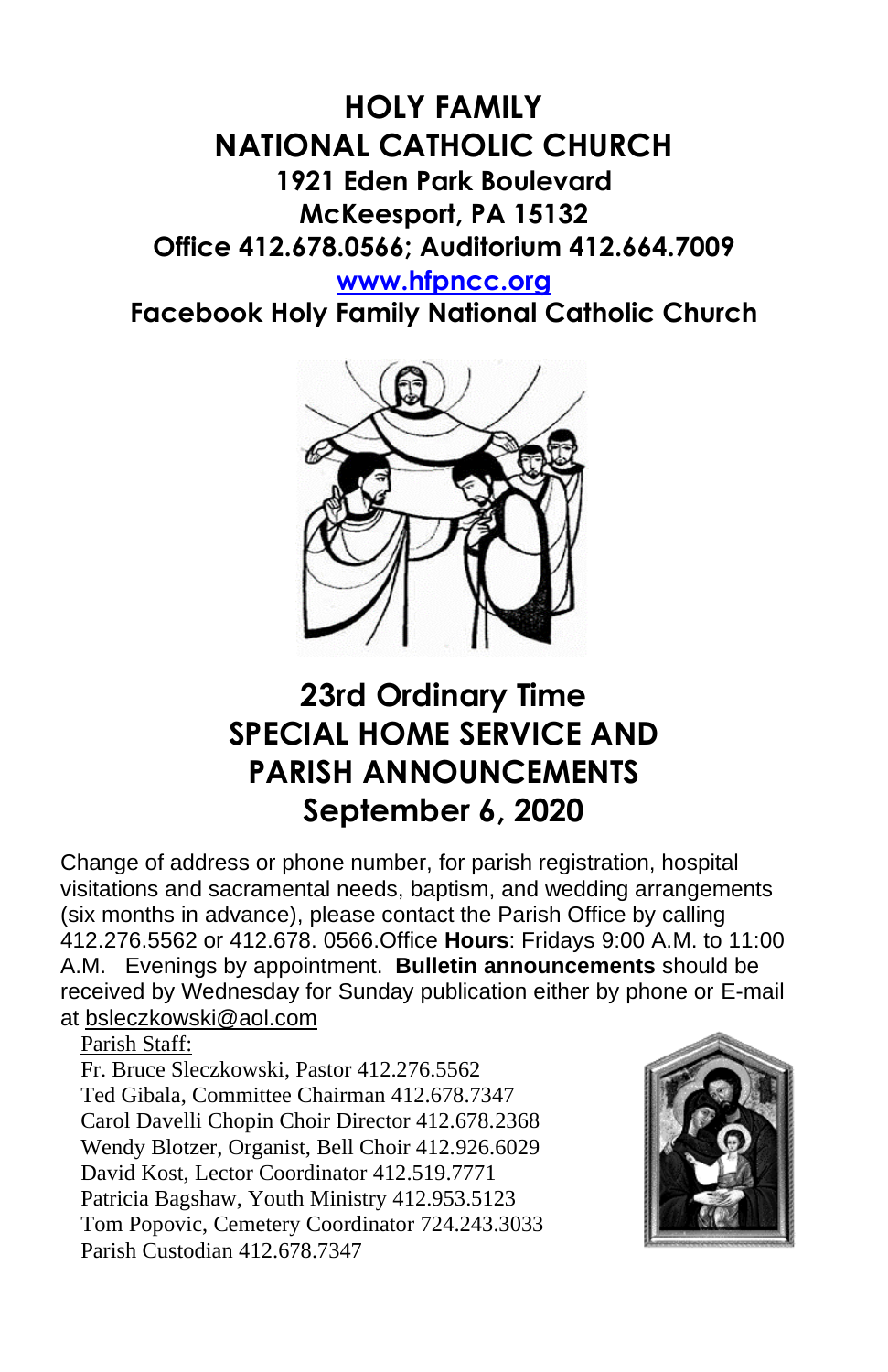## **This Week**

**September 6, 2020 23rd Sunday Ordinary Time** Holy Mass 9:00 A.M. **+Sherley & Turk Potoczny** Int. Mrs. Steffania Piekielek.

### **September 13, 2020 Solemnity Brotherly Love**



Holy Mass 9:00 A.M.

**+ Edward Michael Piekielek** (birthday) Int Steffania Piekielek

Congratulations to Tyler Bagshaw, recipient of the Bishop Francis Hodur Music Scholarship Award. Tyler will receive \$1,100.00 to continue his music education.



# September is Polish National Union of America Spojnia Month *For information and policies contact Branch 132 Secretary Mrs. Henrietta Kleckner @ 724.863.6716*

"No man is an island..." How true this is for those who follow Christ: each of us has responsibilities towards each other, based on our "debt of mutual love". When we see wickedness and wrongdoing, then because of our privileged position of following the Lord Jesus, we have a duty to speak out. This will not always be easy - remember the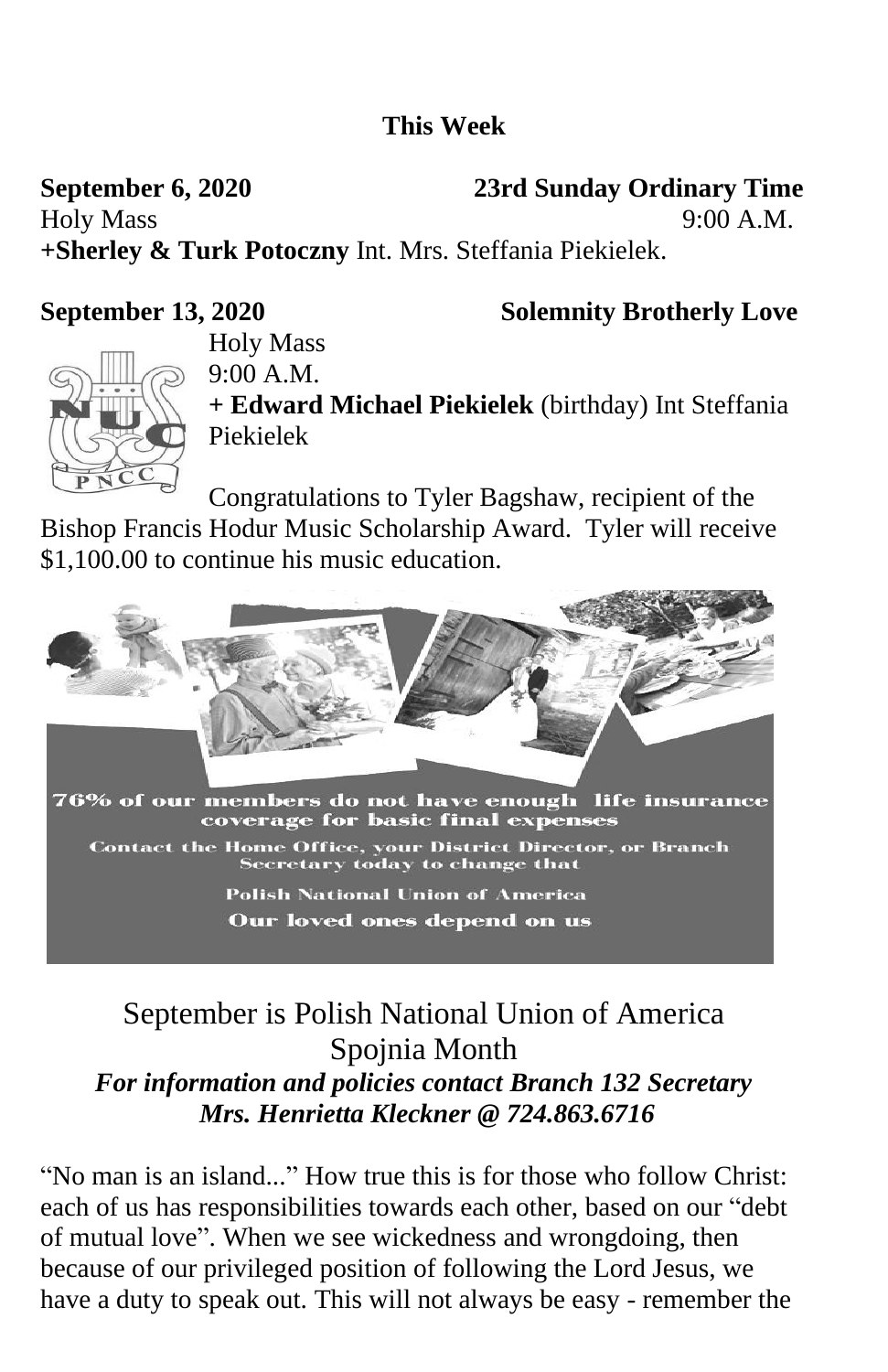

prophet Jeremiah last week - but this was the mission of the Lord Jesus himself, and as his followers, it is our *mission too.* As with everything, love is "the answer to every one of the commandments."

## **Future Direction for September 2020 St. Barnabas: Generosity and Fortitude**

As we prepare to celebrate the solemnity of Brotherly Love and continue to pray for healing, health and love for our nation and the world; this month on our discipleship journey we focus on St. Barnabas.

Scriptures for Reflection: Acts 4:32-37, 9:22-27, 14:8-20, 15:1-29 Questions for Reflection:

Barnabas was called "son of encouragement" by the Apostles. In what ways can you follow his example and encourage others this month on their own journeys as disciples of Jesus?

Name a few important "discipleship qualities" that St. Barnabas demonstrates?

Which one would you personally like to better emulate?

How can you begin to practically do so in your daily life?